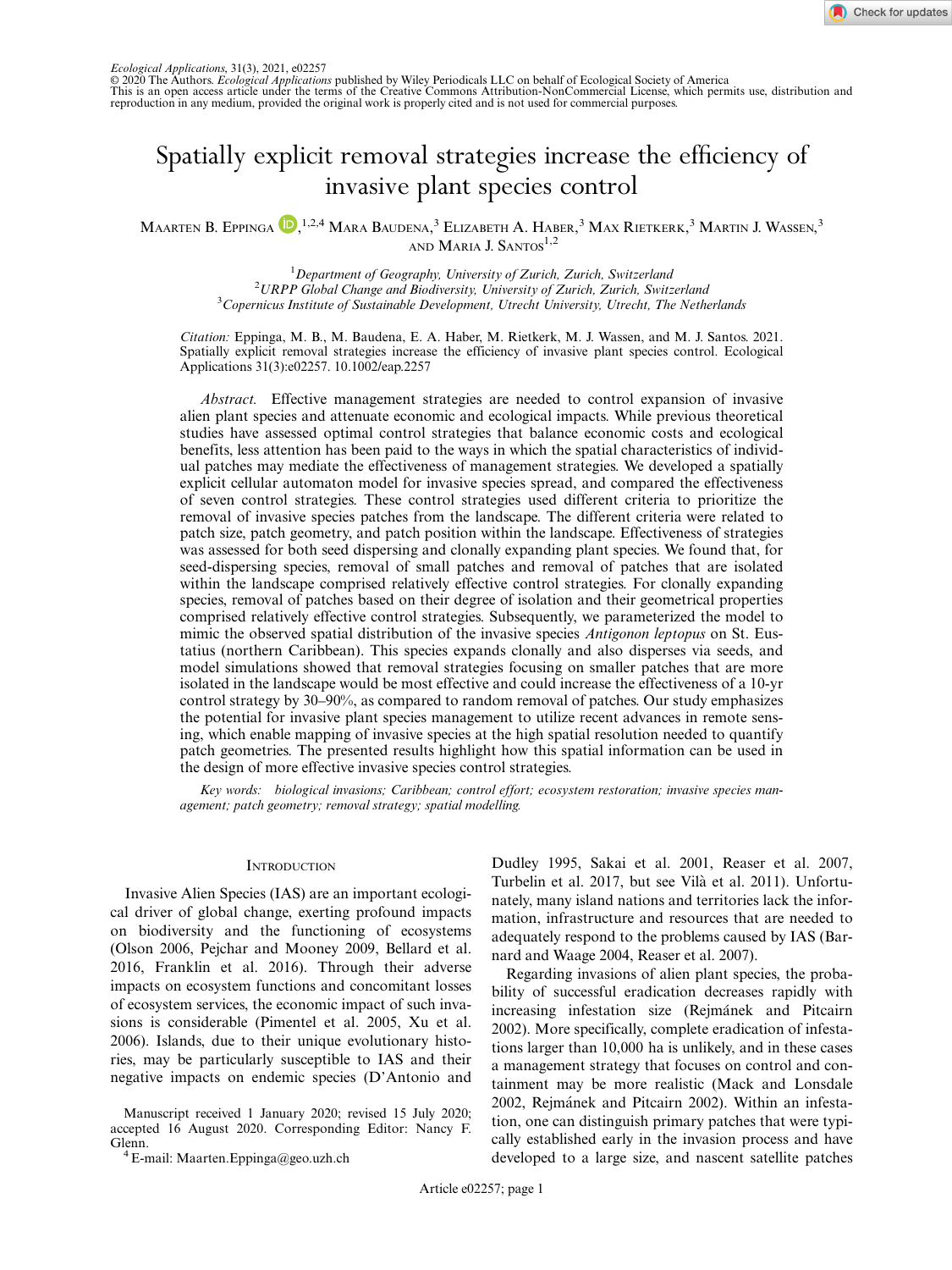that established later and are still small (Moody and Mack 1988). Whether management strategies should focus on removing primary patches or satellite patches in the invaded range is an ongoing debate (Moody and Mack 1988, Wadsworth et al. 2000, Whittle et al. 2007, Blackwood et al. 2010, Baker 2017, Hoffberg et al. 2018, Weston et al. 2019). Which removal actions comprise the most effective strategy may depend on the specific characteristics of the particular IAS, the phase of the invasion process, and the amount of available control effort considered (Liebhold and Bascompte 2003, Taylor and Hastings 2004, Epanchin-Niell and Hastings 2010).

Previous research has studied how a control effort can be effectively distributed not only over time (Taylor and Hastings 2004, Hastings et al. 2006, Baker and Bode 2016), but also in space (Travis and Park 2004, Hauser and McCarthy 2009, Chades et al. 2011, Giljohann et al. 2011, Guillera-Arroita et al. 2014, Baker and Bode 2016, Baker 2017, Bonneau et al. 2017, Baker et al. 2018). Spatial effects can be included in model frameworks by assuming variable impacts of control efforts throughout the landscape (Hauser and McCarthy 2009, Giljohann et al. 2011, Guillera-Arroita et al. 2014), or by studying control efforts in discrete patches that are connected through dispersal (Travis and Park 2004, Blackwood et al. 2010, Chades et al. 2011). Alternatively, reaction-diffusion models can be used to study whether control efforts are most effectively targeted at suppressing local growth or reducing expansion into surrounding areas (Baker 2017, Bonneau et al. 2017, Baker et al. 2018). These approaches typically do not consider the geometrical shape of individual patches or their relative position in the landscape. Yet, spatial considerations at the patch scale may be important in cases where the current spatial distribution pattern and shapes of patches determine the rate of spread, which in turn determines the future distribution pattern (Caswell and Etter 1999, Eppstein and Molofsky 2007, Tobin et al. 2007, Eppinga et al. 2013; Michaels et al., 2020).

How the specific spatial distribution of invasive plant species mediates spread and the effectiveness of control strategies may depend on the plant traits determining the mode(s) of expansion. The ability to expand clonally is a plant trait typically associated with invasiveness (Kolar and Lodge 2001), and with stronger impacts on native plant species (Vila et al. 2015). Most perennial clonal ` plants, however, also possess the ability to reproduce sexually via seeds (Klimeš et al. 1997). Moreover, invasions by plants that can only reproduce sexually are also frequently observed (Vila et al. 2015). Until now, it is unclear how ` optimal management outcomes may depend on the dominant mode of reproduction and invasive spread of the IAS, and the spatial characteristics and distribution of invasive species patches. Addressing this question requires a spatially explicit framework that considers both clonal expansion and dispersal via seeds. A potential disadvantage of such detailed spatially explicit models, however, is that they typically provide limited means for analytical analyses, and therefore often constrain the analyses to specific questions

or case studies (Higgins et al. 2000, Grevstad 2005, Eppinga et al. 2006, Baker 2017). On the other hand, empirical data may provide a means to constrain model parameters in a way that enables comprehensive analyses through simulation (Bernik et al. 2018). Hence, spatially explicit simulation models, parameterized with data of the specific IAS population considered, provide a powerful means to study how spatial organization of control efforts may mediate the effectiveness of control strategies targeting a particular IAS within a specific location (Epanchin-Niell and Hastings 2010).

Recent advances in remote sensing data and analyses allow the study of entire IAS populations with the level of detail needed to study processes of invasive spread (Santos et al. 2016, Dronova et al. 2017). This development provides promising, yet largely untested, capacities to increase our understanding of invasion processes and to aid the design of management strategies that optimize the spatial organization of control efforts. There is a wealth of new imaging sensors mounted to airplanes or UAVs, and an increasing number of satellites collect data at very high spatial and temporal resolution, which can be used to map populations of IAS (Alvarez-Taboada et al. 2017, Truong et al. 2017). These output maps can then serve as a basis to calculate spatial properties of established patches in the invaded range and constrain parameters of mathematical models of invasive spread.

In this study, we evaluate effectiveness of IAS control methods using a spatially explicit modelling framework. First, we use this framework to investigate how the efficiency of control methods may depend on whether an IAS spreads asexually via clonal growth or sexually through the production and subsequent dispersal of seeds. Second, we calibrate the model for an IAS capable of both clonal expansion and seed dispersal. Specifically, we use spatial data of high resolution  $(2 \times 2 \text{ m})$  describing the successful invasion of a vine species (Antigonon leptopus), on the northern Caribbean island St. Eustatius (Appendix S1: Fig. S1). In our analyses, we compare different spatially explicit control strategies in terms of their ability to control further spread of the IAS. Control strategies differed from each other with respect to the criteria used to prioritize the removal of invasive species patches from the landscape. These different criteria were related to patch size, patch geometry and patch position within the landscape (i.e., distance to the nearest neighboring patch). We compared the effectiveness of the selected control strategies at different levels of total eradication effort. By comparing eradication strategies for a given effort, our analyses specifically focus on the role of spatial organization of eradication effort on IAS containment.

## MATERIALS AND METHODS

## Model description

We developed a stochastic cellular automaton model to describe the invasion dynamics of an alien plant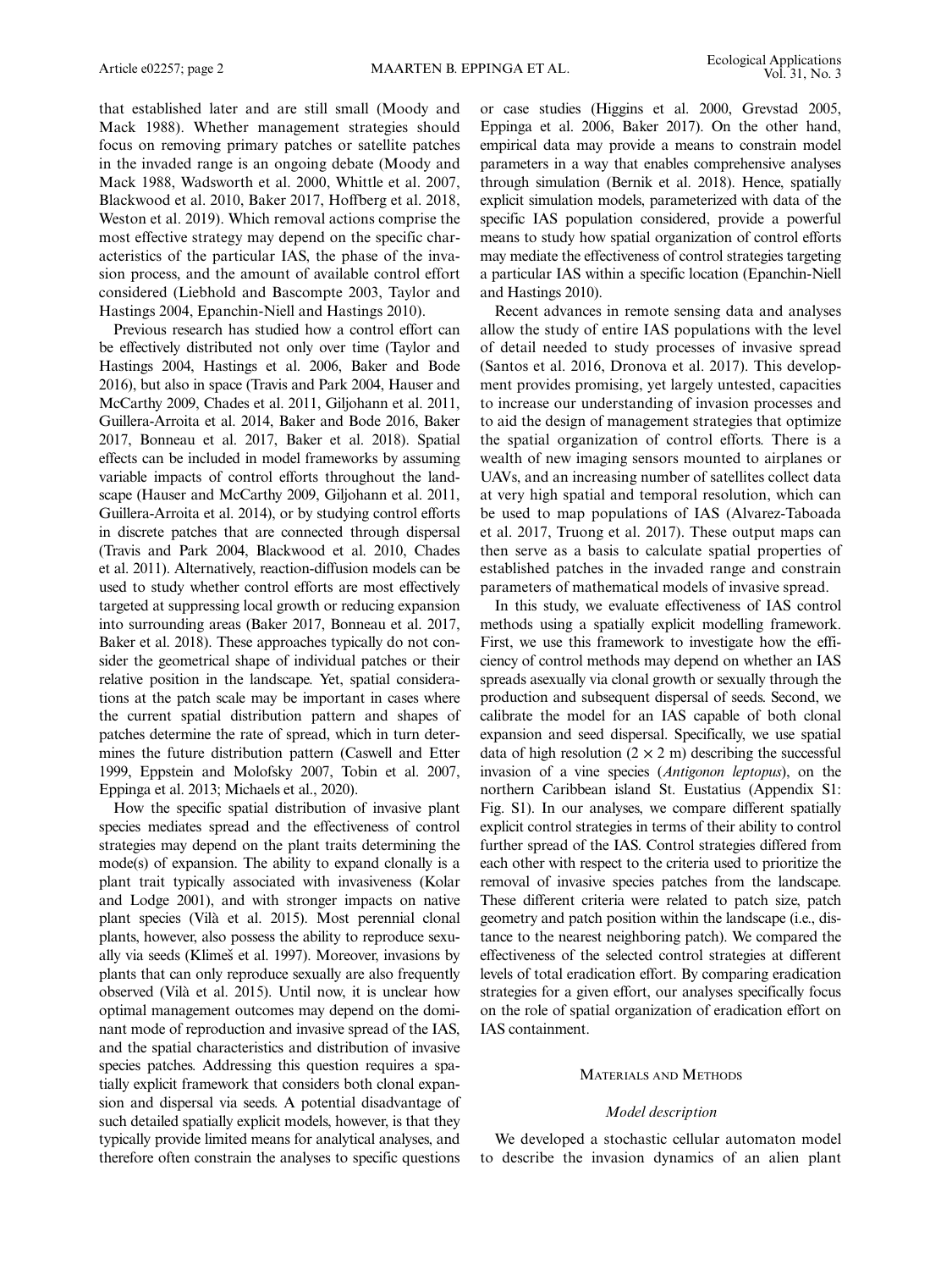species that can spread both clonally and via seed dispersal. Space was discretized as a square-tiled lattice  $\Omega$  in which each tile measured  $2 \times 2$  m and could be either occupied by the invasive plant (state  $I$ ) or not (state 0). The model used monthly time steps, with occupied cells dispersing seeds at the end of each time step, creating the possibility to colonize new cells according to

$$
P_{S,0 \to I}(x, y; x', y') = G_S(\tau_{x',y'}) K(x - x', y - y') p_S \tag{1}
$$

in which  $P_{S,0\rightarrow I}(x, y; x', y')$  indicates the probability of the invader establishing at a tile with center location  $(x, y)$ , from seeds originating from a parent cell at a tile with center location  $(x', y')$ ;  $K(x - x', y - y')$  is the dispersal kernel;  $G<sub>S</sub>$  is a modifying function of propagule pressure (Eppstein and Molofsky 2007) and  $p<sub>S</sub>$  quantifies the theoretical probability of successful invader establishment if propagule pressure of the parent plant in the absence of modification. Specifically, the modifying function  $G_S(\tau_{x',y'})$  describes how propagule pressure increases with time since establishment of the invader at location  $(x', y')$ , and is formulated as

$$
G_S(\tau_{x',y'}) = 0 \quad \text{for} \quad \tau_{x',y'} \le \tau_{0,S} \tag{2a}
$$

$$
G_S(\tau_{x',y'}) = \frac{\tau_{x',y'} - \tau_{0,S}}{\tau_a - \tau_{0,S}} \quad \text{for} \quad \tau_{0,S} \le \tau_{x',y'} \le \tau_a \tag{2b}
$$

$$
G_S(\tau_{x',y'}) = 1 \quad \text{for} \quad \tau_{x',y'} \ge \tau_a \tag{2c}
$$

in which  $\tau_{0,S}$  is the age at which the invader has produced its first viable seeds (set at 4 months in this study; Table 1). It is assumed that the number of seeds produced increases until the invader cover within the tile has stabilized. The duration of this process leading to the advanced state of invasion is described by the parameter  $\tau_a$  (set at 16 months in this study; Table 1). We assume a Gaussian kernel  $K$  with a standard deviation  $L$  to describe dispersal of relatively heavy seeds (Sagnard et al. 2007) from location  $(x', y')$  to location  $(x, y)$ 

$$
K(x - x', y - y') = \frac{1}{2\pi L^2} e^{-\frac{\sqrt{(x - x')^2 + (y - y')^2}}{2L^2}}
$$
 (3)

As this kernel is normalized through the first factor in Eq. 3 (i.e., it sums up to one when integrated over the entire region of potential dispersal), it yields the proportion of propagules originating from location  $(x', y')$  that arrives at location  $(x, y)$ .

As noted above, we assume that the invader is also capable of spreading clonally. In the model, the four neighboring tiles (i.e., the von Neumann neighborhood; e.g., Oborny et al. 2000) of an alien species-occupied tile at location  $(x', y')$  could become occupied via clonal expansion according to

$$
P_{C,0 \to I}(x, y; x', y') = G_{C}(\tau_{x',y'}) p_{C}
$$
 (4)

here,  $(x, y)$  is a location within the von Neumann neighborhood of an invader-occupied tile at location  $(x', y')$ ;  $G<sub>C</sub>$  modifies clonal expansion pressure, and is a function of the time since establishment of the invader at location  $(x', y'), \tau_{x', y'}$ . Specifically,  $G_C(\tau_{x', y'})$  is formulated as

$$
G_C(\tau_{x',y'}) = 0 \quad \text{for} \quad \tau_{x',y'} \leq \tau_{0,C} \tag{5a}
$$

$$
G_C(\tau_{x',y'}) = \frac{c_1(\tau_{x',y'} - \tau_{0,C})^2}{c_2^2 + (\tau_{x',y'} - \tau_{0,C})^2} \text{ for } \tau_{0,C} \le \tau_{x',y'} \le \tau_a
$$
\n(5b)

$$
G_C(\tau_{x',y'}) = \frac{c_1(\tau_a - \tau_{0,C})^2}{c_2^2 + (\tau_a - \tau_{0,C})^2}
$$
 for  $\tau_{x',y'} \ge \tau_a$  (5c)

in which  $\tau_{0,C}$  indicates the age at which the invader can reach the edge of a  $2 \times 2$  m tile and grow (clonally) into a neighboring cell (set at 4 months in this study; Table 1). In addition,  $c_1$  determines when the maximum clonal expansion pressure is reached. This parameter is a function of the parameter  $\tau_a$  described above, and  $c_2$ ; the time it takes after the invader reaches a tile edge to exert a clonal expansion pressure of  $c_1/2$  (set at 12 months in this study; Table 1). The parameters  $c_1$ ,  $c_2$ , and  $\tau_a$  are set so that  $G_C(\tau_{x',y'})$  describes the first part of a sigmoidal function. Through this function, clonal expansion pressure increases slowly at first, then accelerates, and finally decelerates (slightly) when the invader approaches stabilization. The parameter  $p<sub>C</sub>$  quantifies the theoretical probability of successful establishment of the invader through clonal expansion in the absence of modification by the function  $G_C(\tau_{x',y'})$ . See Table 1 for parameter names and values, and for function descriptions.

## Comparing management impacts for asexually and sexually reproducing IAS

To study the implications of reproduction mode for IAS control, we compared a species only investing in asexual (i.e., clonal) reproduction ( $p_C = 0.06$ ,  $p_S/(\tau_a - \tau_{0,S}) = 0$ ) with a species only investing in sexual (i.e., dispersal via seeds) reproduction ( $p_C = 0$ ,  $p_S/(\tau_a - \tau_{0,S}) = 0.0006$ ). To focus on the effect of reproduction mode, the values for  $p<sub>C</sub>$  and  $p<sub>S</sub>$  were chosen so that the different reproduction strategies yielded similar basal rates of spread, i.e., in the absence of a control strategy. To assess the robustness of our results, we performed a sensitivity analysis in which we varied this basal rate of spread (using parameter ranges for  $p_C$  and  $p_S/(\tau_a - \tau_{0,S})$  of 0.03–0.09 and 0.0003–0.0009, respectively, Table 1; see Appendix S1 for details).

For both the asexual and sexual reproduction strategies, we considered three different levels of control effort,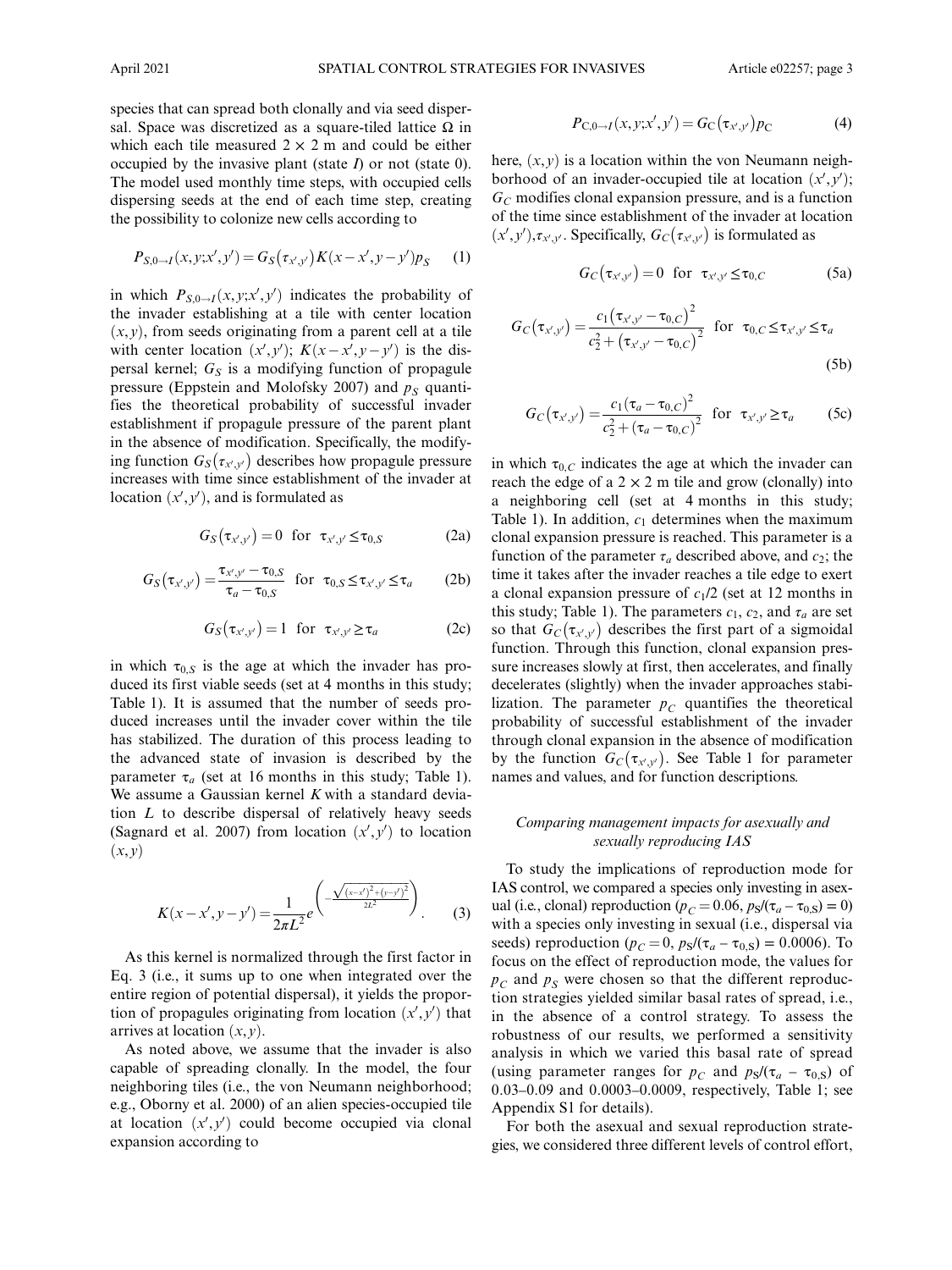TABLE 1. Overview of the model parameters and functions. The values of model functions vary between tiles and over time; therefore the symbol "–" is shown, rather than a set of values.

| Symbol                       | Interpretation                                                                                                                                                     | Value for<br>asexually<br>reproducing<br>species | Value for<br>sexually<br>reproducing<br>species | Value for<br>case study<br>species<br>(A. lepto<br>pus) | Unit(s)  |
|------------------------------|--------------------------------------------------------------------------------------------------------------------------------------------------------------------|--------------------------------------------------|-------------------------------------------------|---------------------------------------------------------|----------|
| $\tau_{0,S}$                 | the time it takes the invader to produce its first viable                                                                                                          | n.a.                                             | 4†                                              | $4+$                                                    | months   |
|                              | seeds                                                                                                                                                              |                                                  |                                                 |                                                         |          |
| $\tau_{0,C}$                 | the time it takes the invader to reach the edge of a $2 \times$<br>2 m area, enabling clonal spread into surrounding area                                          | 4 <sub>‡</sub>                                   | n.a.                                            | 4‡                                                      | months   |
| $\tau_a$                     | the time it takes the invader to stabilize its cover in a $2 \times$<br>2 m area, and its expansion pressure to surrounding<br>areas                               | 16 <sup>±</sup>                                  | n.a.                                            | 16 <sup>±</sup>                                         | months   |
| L                            | the standard deviation of the (Gaussian) seed dispersal<br>kernel                                                                                                  | n.a.                                             | $43^{\frac{8}{3}}$                              | $43^{\frac{8}{3}}$                                      | m        |
| $p_C$                        | the maximum theoretical probability of clonal expansion<br>from source tile into neighboring tile (i.e., in absence of<br>modification, see below)                 | $0.03 - 0.09$                                    | $\theta$                                        | 0.037                                                   | month-1  |
| $p_S$                        | the maximum theoretical probability of colonization by<br>seed from source tile ( <i>i.e.</i> , in absence of modification)                                        | $\overline{0}$                                   | $3 \cdot 10^{-4}$                               | $8 \cdot 10^{-5}$                                       | month-1  |
|                              |                                                                                                                                                                    |                                                  | $(\tau_a-\tau_{0,S})$                           | $(\tau_a-\tau_{0.S})$                                   |          |
|                              |                                                                                                                                                                    |                                                  |                                                 |                                                         |          |
|                              |                                                                                                                                                                    |                                                  | $9 \cdot 10^{-4}$                               |                                                         |          |
|                              |                                                                                                                                                                    |                                                  | $(\tau_a-\tau_{0,S})$                           |                                                         |          |
| c <sub>1</sub>               | parameter determining the relative clonal expansion<br>pressure from a source tile that is reached when the<br>invader age in the tile is $\tau_a$                 | $\frac{c_2^2 + \tau_a^2}{\tau_a^2}$              | n.a.                                            | $\frac{c_2^2 + \tau_a^2}{\tau_a^2}$                     | unitless |
| c <sub>2</sub>               | the time it takes after the invader reaches a tile edge to<br>exert a clonal expansion pressure of $\frac{c_1}{2}$                                                 | 12                                               | n.a.                                            | 12                                                      | months   |
| $K(x-x',y-y')$               | the normalized Gaussian dispersal kernel quantifying<br>the propagule pressure at location $(x, y)$ exerted by a<br>source tile located at coordinate $(x', y')$   | n.a.                                             |                                                 |                                                         | unitless |
| $G_S(\tau_{x',y'})$          | function modifying the probability of colonization by<br>seeds, as a function of the invader age in the source tile<br>located at coordinate $(x', y')$            | n.a.                                             |                                                 |                                                         | unitless |
| $G_C(\tau_{x',y'})$          | function modifying the probability of colonization by<br>clonal expansion, as a function of the invader age in the<br>source tile located at coordinate $(x', y')$ |                                                  | n.a.                                            |                                                         | unitless |
| $P_{S,0\to I}(x,y;x',y')$    | the probability of the tile at location $(x, y)$ getting<br>colonized through establishment of seeds                                                               | n.a.                                             |                                                 |                                                         | unitless |
| $P_{C,0\to I}(x, y; x', y')$ | the probability of the tile at location $(x, y)$ getting<br>colonized through clonal expansion                                                                     |                                                  | n.a.                                            |                                                         | unitless |

Notes: n.a., not applicable.

Forman and Kesseli (2003)

‡ Ernst and Ketner (2007)

Scalibrated in this study (Fig. 2).

corresponding to annually removing 5%, 10%, or 15% of the original cover, respectively. For each reproduction strategy × control effort combination, we compared seven different types of management strategies to control IAS expansion. These control strategies were partly based on previous studies addressing the removal of primary patches vs. satellite patches (Moody and Mack 1988). Here, we distinguish between primary and satellite patches based on size, labelling large patches as primary patches and small patches as satellite patches. Furthermore, we also considered prioritizing removal of patches based on their degree of isolation (Caplat et al. 2012). Degree of isolation was quantified as the distance to the nearest neighboring patch, using either the absolute distance, or the distance normalized by the patch

area (Moilanen and Nieminen 2002). In addition, we also considered prioritizing removal of patches based on their geometrical characteristics (Murphy et al. 2013, Wilkinson et al. 2018). Specifically, we quantified patch shapes through the ratio between patch perimeter and patch area (Murphy et al. 2013), and their "solidity" (Roitberg and Shoshany 2017, Wilkinson et al. 2018). Patch solidity is calculated as the ratio between a patch area and the area of the smallest convex polygon that contains this patch. This metric quantifies the extent to which a patch contains a core area that is relatively isolated from the surroundings (Wilkinson et al. 2018). Within the context of invasive species patches, the potential of spread from these core areas would thus be relatively limited. Finally, we also considered random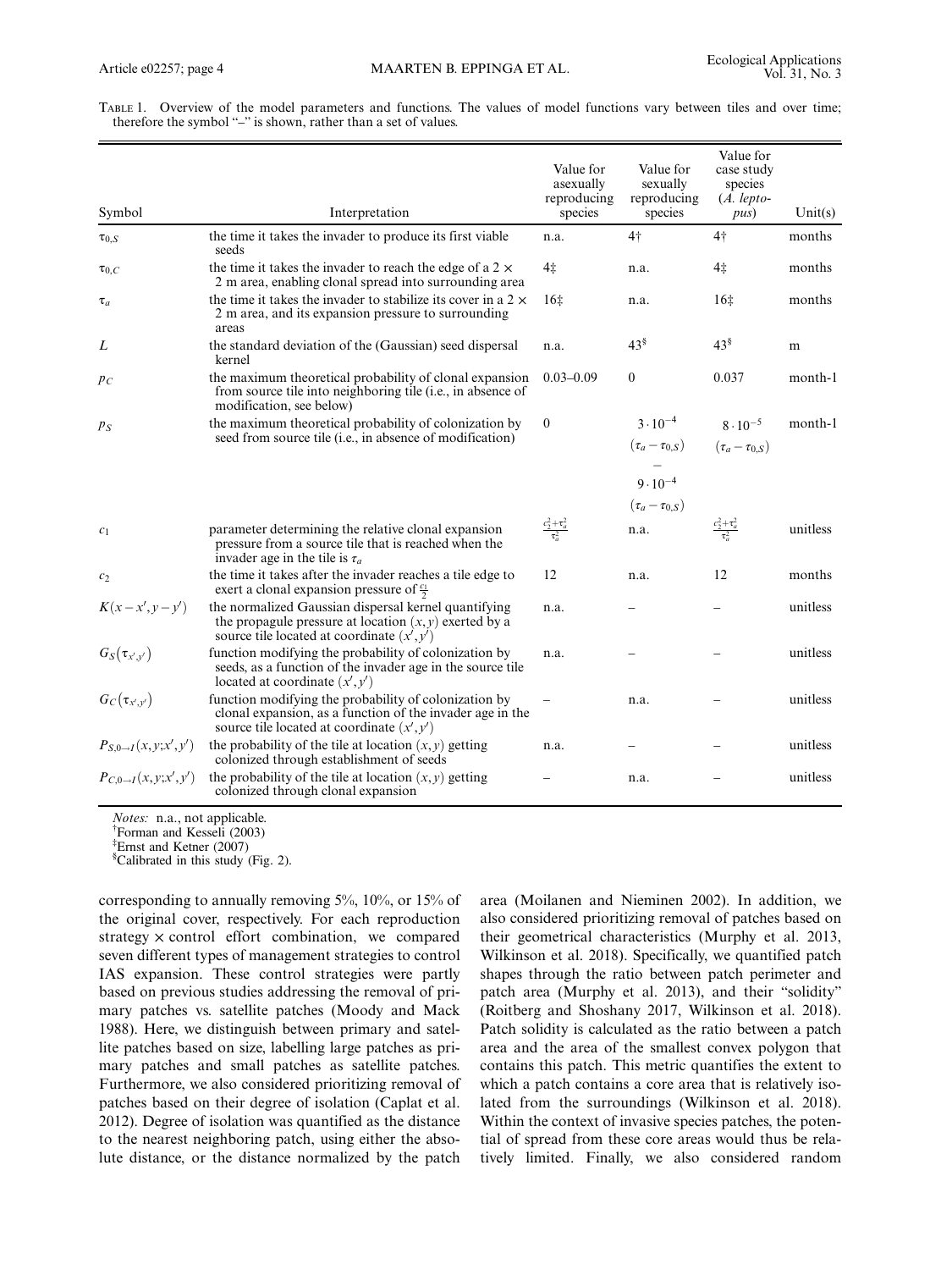removal of patches as a reference strategy. In summary, control effort in the different strategies was allocated to one of the following: (1) random removal of patches, (2) removal of the largest patches, (3) removal of the smallest patches, (4) removal of the patches with the largest distance to their nearest neighbor, (5) removal of the patches with the largest distance-to-nearest-neighbor:focal-patch-area ratio, (6) removal of the patches with the largest patch-perimeter:area ratio, (7) removal of the patches with the lowest solidity.

For each strategy, 30 replicate simulations were performed (Appendix S1: Fig. S2). We tested for differences in impacts between control strategies with one-way ANOVA and a Tukey HSD post hoc test. This parametric testing procedure was used because the variable 'remaining cover of the invasive species' was normally distributed for all reproduction strategy  $\times$  control effort combinations (verified with a Jarque-Bera test). Although there was no homoscedasticity of variances between strategies, each group contained an equal number of observations, and for this group size number  $(n = 30)$ , the parametric ANOVA test is relatively robust to effects on the Type I error rate (Kohr and Games 1974, Blanca et al. 2018). These analyses (as well as the further analyses listed below) were carried out in MATLAB (v. 9.0, Mathworks, Natick, Massachusetts, USA), with patch properties being computed with MATLAB's Image Processing Toolbox. Through these analyses, we obtained a general overview of the role of reproduction strategy in mediating the effectiveness of IAS control efforts. In the following section, we will explain how this framework was also applied to a specific IAS case study.

## Case study area

St. Eustatius (17°28′ N,  $62°58'$  W) is a northern Caribbean island that is part of the Cenozoic lesser Antilles volcanic island arc (Macdonald et al. 2000, Eppinga and Pucko 2018). The climate is tropical, with a mean annual temperature of 25.7°C and mean annual precipitation of 1,073 mm (Rojer 1997). The lower mountain slopes are covered by dry evergreen forests, (semi-)evergreen, and deciduous seasonal forests, whereas (secondary) rain forest can be found on the highest elevations (Stoffers 1956, Rojer 1997, De Freitas et al. 2012, Van Andel et al. 2016, Eppinga and Pucko 2018). Furthermore, the crater of the Quill volcano harbors a unique type of evergreen forest (Stoffers 1956, De Freitas et al. 2012, Van Andel et al. 2016, Eppinga and Pucko 2018). The central part of the island is relatively flat, and here recent changes in land use have created a disturbance regime facilitating the expansion of multiple invasive plant species (Ernst and Ketner 2007, Axelrod 2017; Haber et al., unpublished manuscript). The most successful and aggressive invasive species on the island is Antigonon leptopus (Hook. & Arn.; Ernst and Ketner 2007, Van der Burg et al. 2012; Haber et al., unpublished manuscript).

#### Case study species

The herbaceous perennial vine A. leptopus has spread from its native range in Mexico throughout global tropics (Burke and DiTommaso 2011). The species tends to grow a network of rhizomes, from which shoots can rapidly grow up to 50 cm in  $\lt$ 2 months after mowing (Ernst and Ketner 2007). The species also produces buoyant and relatively heavy seeds (weighing 70% of the total fruit mass; Burke and DiTommaso 2011). A. leptopus climbs and smothers higher vegetation such as trees and shrubs (Appendix S1: Fig. S1; Surendra et al. 2013), but it can also expand laterally over bare areas or grasslands, either through propagation of roots underground or stolons aboveground (Appendix S1: Fig. S1; Burke and DiTommaso 2011, Vandebroek et al. 2018). The invasion of A. leptopus on St. Eustatius is among the most severe infestations of the species in the world (Ernst and Ketner 2007, Burke and DiTommaso 2011), and this invasion may contribute to vegetation changes that affect organisms at higher trophic levels in the food web (Jesse et al. 2020, Madden and Van Zanten 2020). In a previous study, a high spatial resolution  $(2 \times 2 \text{ m})$ pixels) distribution map of A. leptopus on St. Eustatius was produced (Fig. 1a; Haber et al., unpublished manuscript). More specifically, a Support Vector Machine (SVM) algorithm was used to classify a multi-spectral Worldview-2 satellite image into A. leptopus-invaded and uninvaded pixels with an overall accuracy of >90% (Haber et al., unpublished manuscript). The resulting distribution map contains 1,852 patches of A. leptopus, with an average size of  $345 \text{ m}^2$  (median size  $128 \text{ m}^2$ , range  $64 \text{ m}^2$ -13,544 m<sup>2</sup>, see black dashed lines in Fig. 1b-e).

## Model calibration for the case study

We parameterized the dispersal kernel of A. leptopus using the distribution map of this species on St. Eustatius (Fig. 1a). Specifically, we calculated for each A. leptopus patch the distance from its centroid to the centroid of the nearest neighboring patch, $\Delta_{\text{Patches}}$ . This yielded 1,852 values of  $\Delta_{\text{Patches}}$ , to which we fitted the cumulative frequency distribution belonging to the dispersal kernel used (Eq. 3):

$$
CDF = \frac{1 + erf\left(\frac{\Delta_{\text{Patches}}}{\sqrt{2}L}\right)}{2}.
$$
 (6)

Eq. 6 shows that  $L$  is the only free parameter to be fitted. Fitting this cumulative frequency distribution to the observed distribution of  $\Delta_{\text{patches}}$  (using the nonlinear least-squares fitting method as implemented in MATLAB), we obtained a value  $L = 43$  m (nonlinear least-squares fitting:  $R_{\text{adj}}^2 = 0.79$ , df = 570,  $P < 10^{-16}$ ). This corresponds to a mean dispersal distance of  $\frac{\sqrt{\pi}}{2}L =$ 38 m (e.g., Nathan et al. 2012), which is higher than observed for wind-dispersed seeds of other invasive vine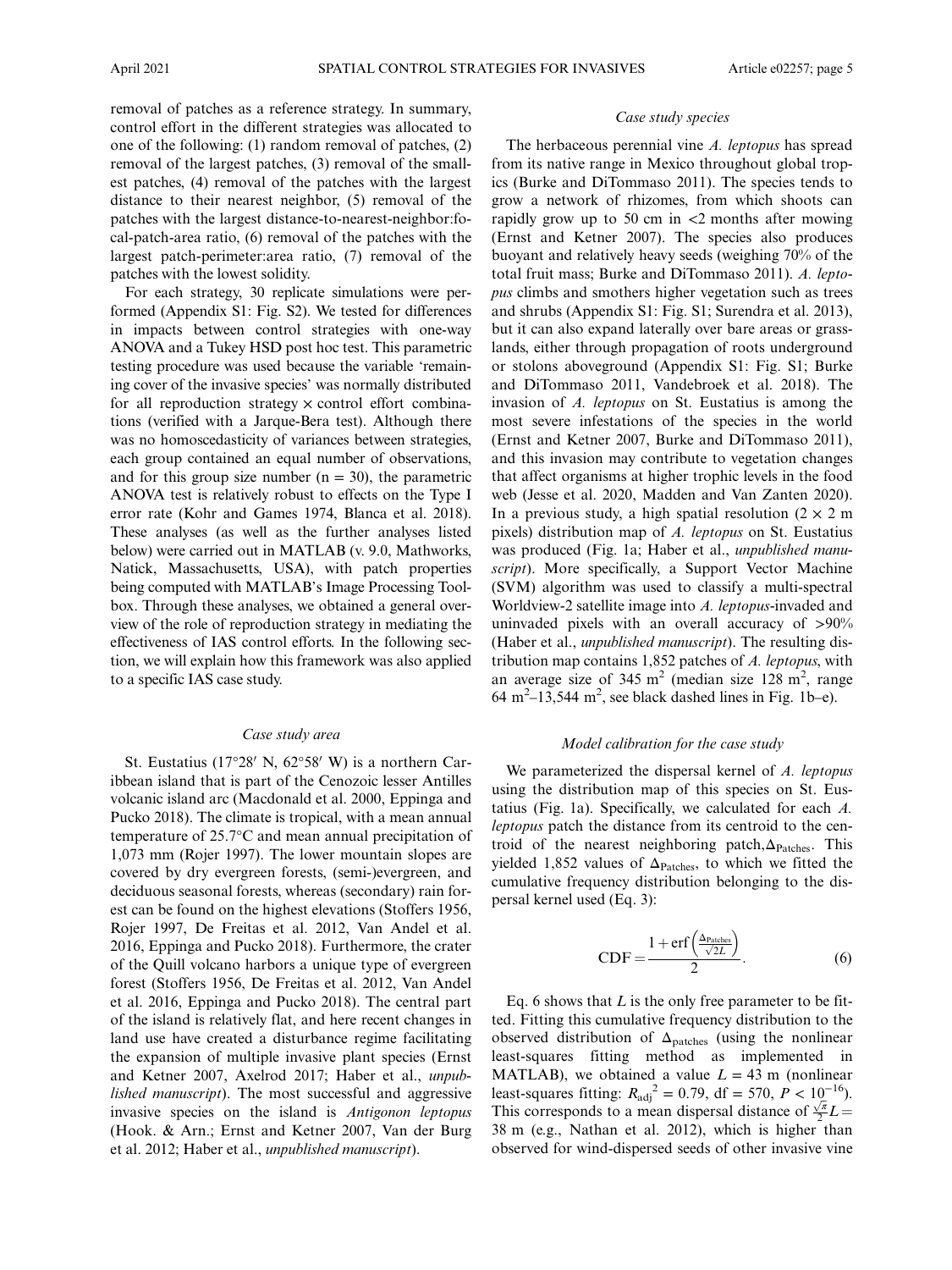

FIG. 1. (a) Spatial distribution (in black) and (b–e) summary statistics (black dashed lines) of the invasive vine Antigonon leptopus patches on St. Eustatius. The distribution was obtained through classification of a Worldview-2 image, with a spatial resolution of  $2 \times 2$  m (Haber et al., *unpublished manu*script). In the current study, a cellular automaton model was calibrated to these data; simulated patch statistics from 100 replicate runs shown as box plots in panels b–e). Box plot components show the median (red line) and the 1st and 3rd quartiles (box edges) of each patch statistic. Whisker lengths are constrained either by the most extreme value in the model dataset or by 150% of the interquartile range. Model data points outside of the range spanned by these whiskers are shown as outliers (red crosses).

species Vinetoxicum nigrum and V. rossicum (4–17 m, DiTommaso et al. 2018), but within the dispersal range observed in the same study (0–80 m DiTommaso et al. 2018). The extent of the resulting dispersal kernel is very similar to the dispersal kernel used in a previous study to describe spread of the vine Pueraria montana var. lobata (Aurambout and Endress 2018). We used this dispersal kernel in all simulations, but varied the value of  $p<sub>S</sub>$ (see Eq. 1) to simulate either A. leptopus in the case study, or we varied this parameter within the sensitivity analysis for asexually reproducing IAS (Table 1; see Comparing management impacts for asexually and sexually reproducing IAS and Appendix S1: Fig. S3). For the case study, our objective was to obtain emergent dynamics of simulated species spread that were similar to those observed for A. leptopus on St. Eustatius. Although the species has been present on the island for more than a century (Boldingh 1909), aggressive expansion mainly occurred in the last 50 yr, following agricultural abandonment (Ernst and Ketner 2007). Hence, we initialized the model with randomly assigning focal patch points on the lattice ( $10^{-4}$  % of tiles), with each initial patch size measuring  $192 \text{ m}^2$ . Model simulations were then used to calibrate the values of the parameters of  $p<sub>S</sub>$  and  $p<sub>C</sub>$  (see Eq. 4) so that the macroscopic properties of the simulated and observed spatial distribution of A. leptopus aligned. Specifically, simulations were run for 50 yr, varying the values of  $p_S$  and  $p_C$ . The two parameter values were selected so that the distributions of average patch size, patch number and maximum patch size of 100 replicate simulations encompassed the current observed patch size distribution of A. leptopus on St. Eustatius (Fig. 1b–e; dashed lines indicate data, box plots indicate simulation results). This procedure yielded parameter values for  $p_S/(\tau_a - \tau_{0,S})$  and  $p_C$  of 0.00008 and 0.037, respectively (Table 1).

## Case study analyses

For the case study, we first studied the role of patch geometry in determining the spread potential of individual patches. Each of the 1,852 A. leptopus patches on St. Eustatius (Fig. 1a) was simulated in isolation for a period of 10 yr. By comparing the initial and final invasive species cover within these single-patch simulations, a relative expansion rate could be calculated for each patch (again using 30 replicate simulations for each patch). We then assessed the correlation structure between patches' relative expansion rate and their geometrical properties using a Principal Component Analysis (PCA). All variables in the PCA were standardized to zero mean and unit variance.

Subsequently, we used another set of simulations to study the role of the relative position of patches within the landscape in determining their spread potential. For these analyses, we used the observed distribution of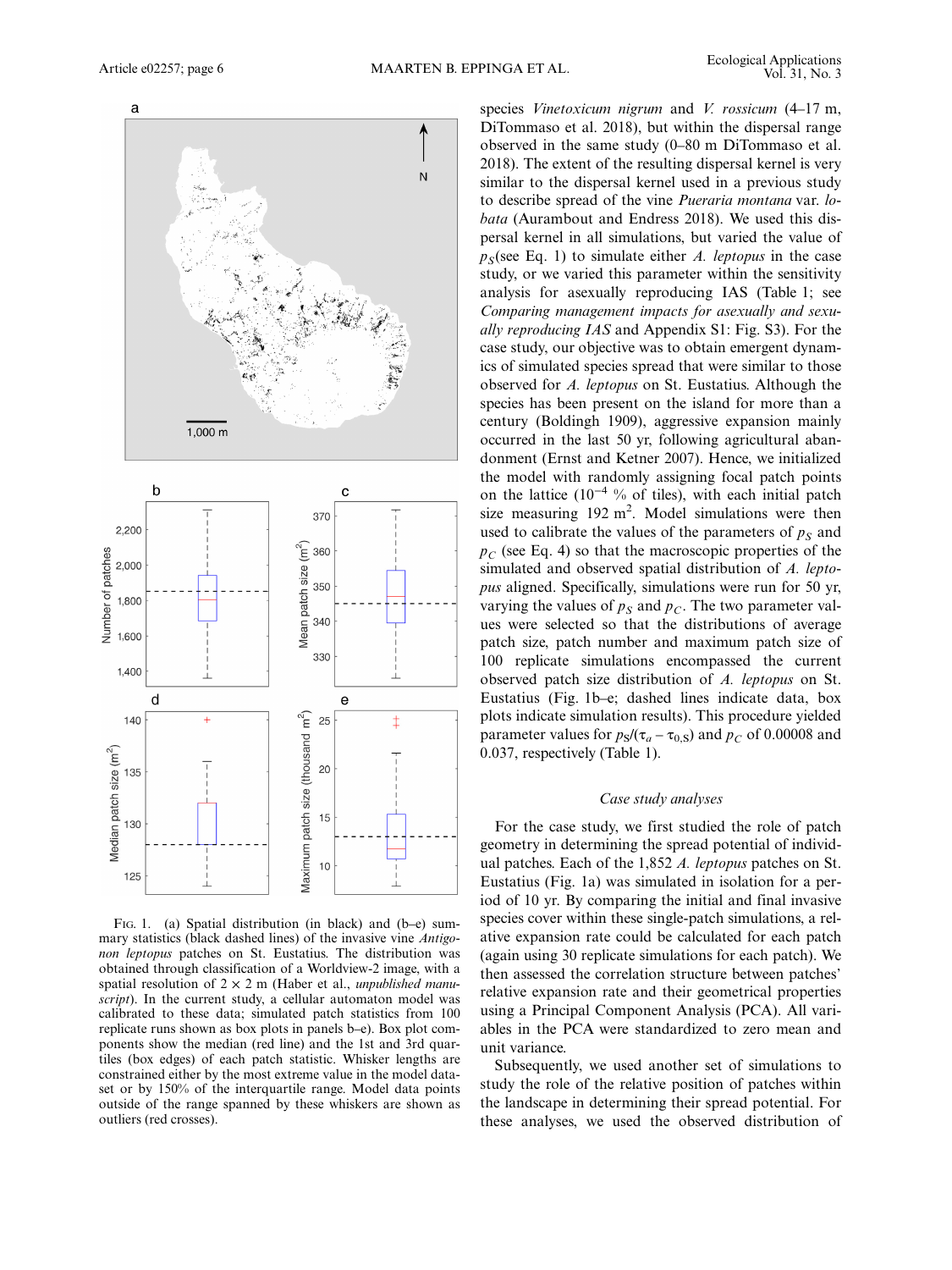

FIG. 2. Comparison of seven different removal strategies' effectiveness in controlling the areal extent of an invasive plant species. The invasive species either reproduced sexually (left column) or clonally (right column), and three different levels of eradication effort were considered: low effort (5% of initial cover removed per month, top row), medium effort (10%, middle row), and high effort (15%, bottom row). Bars indicate different removal strategies: (1) random removal of patches, (2) removal of the largest patches, (3) removal of the smallest patches, (4) removal of the patches with the largest distance to their nearest neighbor, (5) removal of the patches with the largest distance-to-nearest-neighbor:focal-patch-area ratio, (6) removal of the patches with the largest patch-perimeter:area ratio, (7) removal of the patches with the lowest solidity. Bars indicate average remaining cover, based on  $30$  replicate runs with each run spanning a period of 10 yr; error bars indicate  $\pm 1$  standard deviation. Different lowercase letters indicate significant differences between strategies (one-way ANOVA and Tukey post-hoc tests,  $P < 0.05$ ).

A. leptopus on St. Eustatius (Fig. 1a) as the initial condition. In the simulations, we considered the same seven control strategies as described above (see Comparing management impacts for asexually and sexually reproducing IAS). We performed two types of analyses. First, we performed a static analysis, in which we considered how each strategy reduced the current number of patches and the current total area under propagule pressure of the invasive species, as a function of a single eradication effort (varied between 0% and 25%, with increments of 1%). Specifically, the total area under propagule pressure was quantified as the area where the invasive species colonization probability (i.e., the combined impact of both colonization processes as described by Eqs. 2 and 3) was equal to or larger than a critical value of 1% per month. Second, we performed an analysis based on dynamic simulations, in which we assessed for each strategy how much it reduced the invasive species' spread over time, as compared to a null simulation (i.e., a no-intervention strategy in which the species could expand unimpeded). Simulations were run for a period of 10 yr, including 10 annual patch removals. Similar to the analyses described above, differences between strategies were compared for low, medium, and high levels of control effort, i.e., annually removing 5%, 10%, or 15% of the original cover, respectively.

#### **RESULTS**

#### Management impacts along the reproduction trade-off

Prioritizing the removal of large patches or the removal of patches farthest from a neighboring patch were relatively ineffective IAS control strategies, regardless of the species' reproduction mode or the level of management effort (Fig. 2). Random removal of patches was more effective for asexually reproducing species, while removal of the smallest patches was more effective for sexually reproducing species (Fig. 2). All strategies incorporating patch geometrical properties (i.e., the ratio between patch area and its distance to the nearest neighbor, its perimeter or its solidity) were relatively effective control strategies for asexually reproducing species, and removing patches with the largest distance-to-nearest-neighbor:focal-patch-area ratio was also effective for sexually reproducing species (Fig. 2; Appendix S1: Fig. S4, S5). Finally, we found that in the scenarios with an asexually reproducing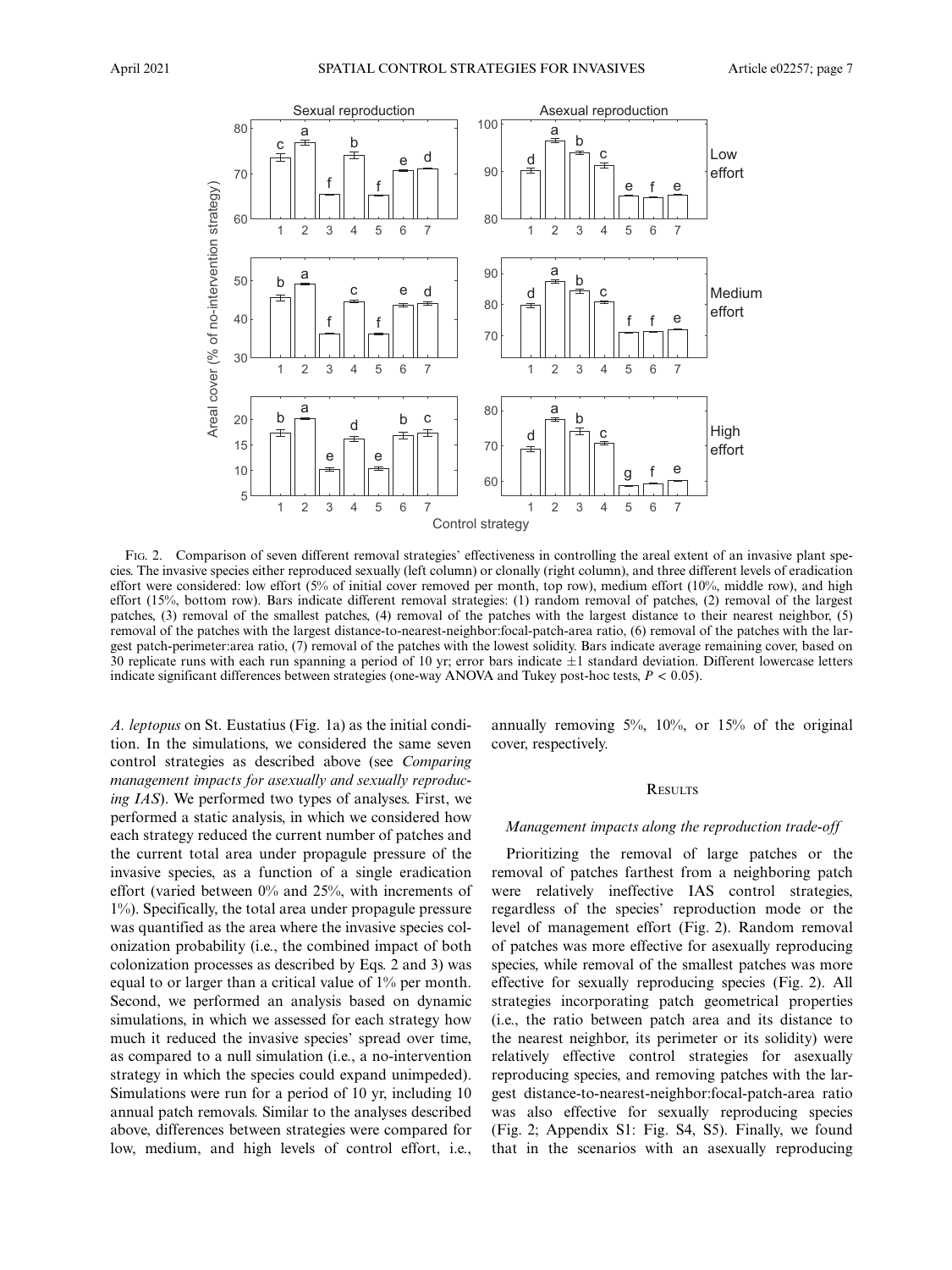

FIG. 3. Impacts of one-time removal of Antigonon leptopus on St. Eustatius on (a) number of patches and (b) area relieved from propagule pressure. The intercept on the y-axis indicates the island area that does not experience propagule pressure from the current distribution of A. leptopus. Removal effort was defined as percentage of initial cover. Numbers (colors) indicate removal strategies: (1) random removal of patches, (2) removal of the largest patches, (3) removal of the smallest patches, (4) removal of the patches with the largest distance to their nearest neighbor, (5) removal of the patches with the largest distanceto-nearest-neighbor:focal-patch-area ratio, (6) removal of the patches with the largest patch-perimeter:area ratio, (7) removal of the patches with the lowest solidity.

species, the invaded area increased more rapidly than it did in scenarios with a sexually reproducing species. This difference increased with the level of control considered (average cover of an asexually reproducing species remaining was 19%, 72%, and 308% higher for low, medium, and high control efforts, respectively; Fig. 2). A subsequent sensitivity analysis revealed that these results were robust to variation in basal spread rates of the invasive species considered (Appendix S1: Fig. S4, S5).

## Case study: Potential management impacts on A. leptopus' spatial distribution

For the observed patch size distribution of A. leptopus on St. Eustatius, a relatively large amount of effort would be required to remove the largest patches from the island. As a result, as control effort increases, the total number of patches decreases very slowly when this effort is directed at removing the largest patches (Fig. 3 a). Although the solidity of patches was not strongly correlated to patch area itself (Spearman's  $\rho = -0.52$ ), patch removal based on this metric also yielded the removal of a mixture of a few large patches and a number of smaller patches (Fig. 3a). Naturally, the number of patches decreases relatively rapidly when effort is directed at removing the smallest patches (Fig. 3a). As the metrics distance-to-nearest-neighbor:focal-patcharea ratio and patch perimeter:area ratio were more strongly negatively correlated with patch area (Spearman's  $\rho = -0.69$ ,  $\rho = -0.82$ , respectively), it follows that the number of patches removed also declined steeply with increasing control effort (Fig 3a). When removal efforts were based on the distance to the nearest neighbor only, the decline in patch number is similar to that found under random removal of patches (Fig. 3a).

When focusing on the total area relieved of invasive species propagule pressure, two strategies using geometrical patch properties (distance to nearest neighbor:focal patch area ratio and patch perimeter:area ratio) were more effective in creating areas relieved of propagule pressure, as compared to the strategy removing the smallest patches (Fig. 3b). The largest differences between these strategies occurred at low amounts of eradication effort (Fig. 3b). Removing patches only based on the distance to the nearest neighbor relieved more area of propagule pressure than random patch removal, even though the number of patches removed in these two strategies was relatively similar (Fig. 3). Finally, the strategy prioritizing removal of patches with the lowest solidity relieved a relatively small area of propagule pressure, although more area was cleared under high removal effort, as compared to the strategy removing the largest patches (Fig. 3b).

# Case study: Potential management impacts on A. leptopus' spread

The relative expansion rate of individual A. leptopus patches most strongly correlated with the patch perimeter:area ratio, with both properties having high weights on the first PCA component (Fig. 4a, explained variance first PCA component, 44%; Fig. 4b, rank correlation expansion rate and perimeter:area ratio: Spearman's  $\rho = 0.96$ ,  $P < 10^{-16}$ ). The second PCA component was associated with the position of the individual patch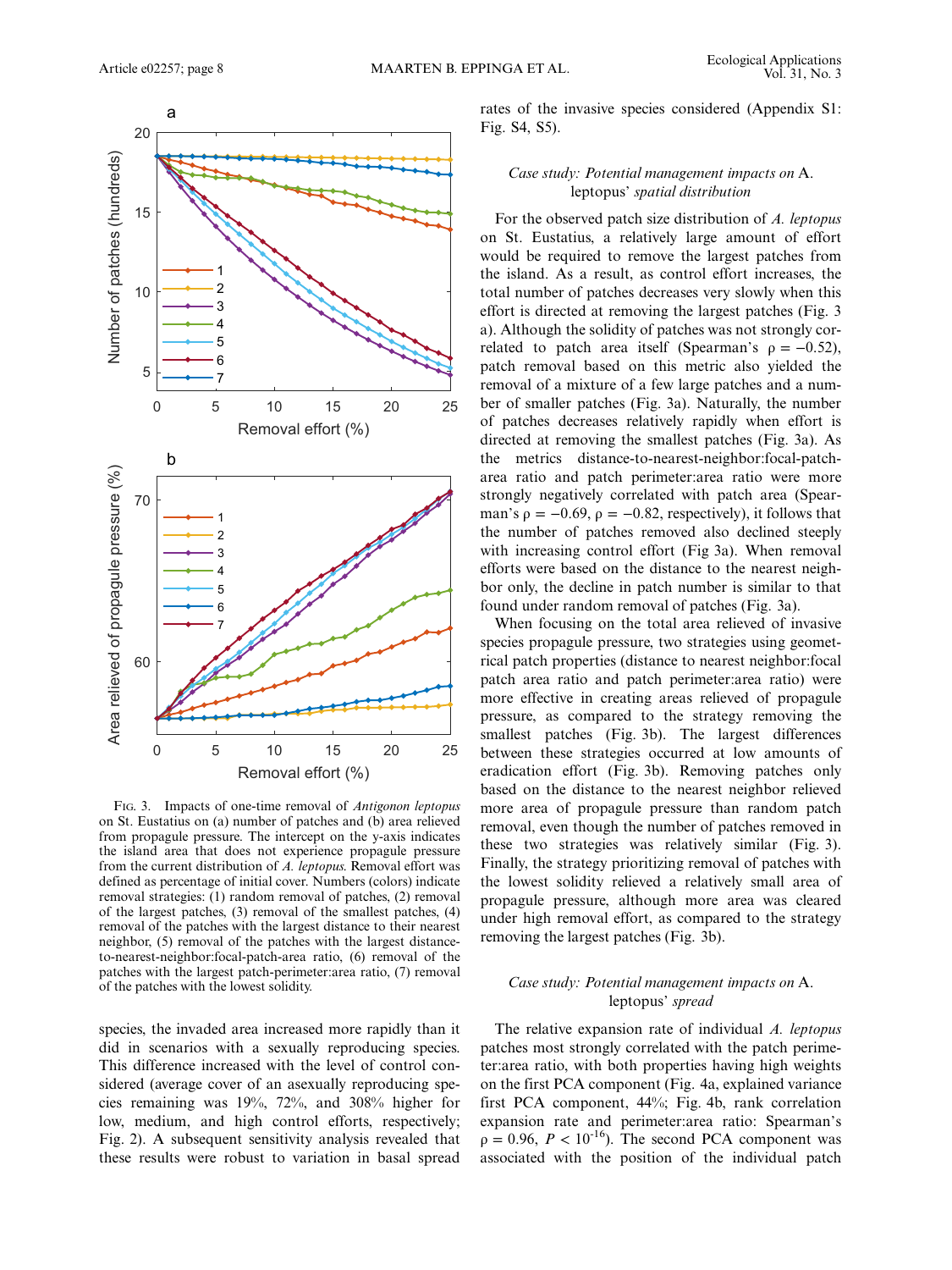

FIG. 4. Results from a Principal Component Analysis (PCA) showing the correlation structure between patch geometrical properties, and the relative rate of spread of patches. Patches were isolated from the landscape (as shown in Fig. 1), and simulated separately for a 10-yr period to calculate the relative increase in invasive species cover. (a) Biplot constructed with data from simulations using model parameters for A. leptopus (see Table 1), which spreads both asexually and sexually. (b) Correlation between the perimeter:area ratio of patches and their relative expansion rate during simulations.

within the landscape (explained variance, 26%; Fig. 4a). While these properties did not affect the spread of individual patches considered in isolation (Fig. 4a), they did affect the amount of area under propagule pressure (Fig 3b), the importance of which was considered in the subsequent dynamic simulations.

For the calibrated model parameter values, the invasive species A. leptopus would be able to increase its cover by 69% over a 10-yr timespan if no control efforts were undertaken ('no intervention' lines in Fig. 5). Regardless of the amount of control effort invested, prioritizing the removal of patches with the largest distance-to-nearest-neighbor:focal-patch-area was the most effective control strategy (Fig. 5). Although the calibrated model included both asexual and sexual reproduction of A. leptopus, the effectiveness of control strategies for the species were similar to those observed for simulated species that only reproduced asexually (i.e., via clonal growth, Fig. 2, 5). Compared to random removal of patches at the same level of effort, the most effective control strategy further reduced invasive species cover after 10 yr by 90%, 47%, and 30% under low, medium, and high removal effort, respectively. This result highlights how the spatial organization of control efforts can mediate the effectiveness of invasive species control strategies.

#### **DISCUSSION**

Our model results show how the effectiveness of IAS control strategies may depend on the invader's reproduction strategy and the resulting patch geometries within the IAS population. Prioritizing the removal of small

patches is a relatively effective strategy for sexually reproducing IAS, but not for IAS that expand clonally (Fig. 2). For both types of IAS, an effective control strategy is one that takes into account the distance to the nearest neighboring patch as well as the patch area (Fig. 2). When invasive plant species form circular patches (the least complex shape that can be measured with the patch perimeter:area ratio) that can expand at a constant, density-independent rate through a relatively homogeneous environment, eradications of smaller, satellite patches are always more effective than eradications of larger, primary patches (Moody and Mack 1988). Our results are in agreement with this notion, as the removal of larger patches was never the most effective eradication strategy in any of the scenarios considered in this study (Fig. 2, 5; Appendix S1). In spatially explicit model frameworks as utilized here, it is possible to further refine predictions based on circular patches, as not only patch size, but also patch location (relative to other patches) and patch geometry can be considered (Epanchin-Niell and Wilen 2012). Interestingly, prioritizing removal of patches with low solidity was a relatively effective strategy (Figs. 2,5), as it provides a means to distinguish core patch areas (with limited ability to spread) from edge patch area (with higher ability to spread). Moreover, although perimeter:area ratio was the strongest predictor of the spread potential of individual patches (Fig. 4), the position of patches within the landscape may comprise a more important constraint on patch spread potential (Fig. 5). These findings suggest that the ongoing debate regarding the removal of smaller or larger invasive species patches (Moody and Mack 1988, Wadsworth et al. 2000, Whittle et al. 2007,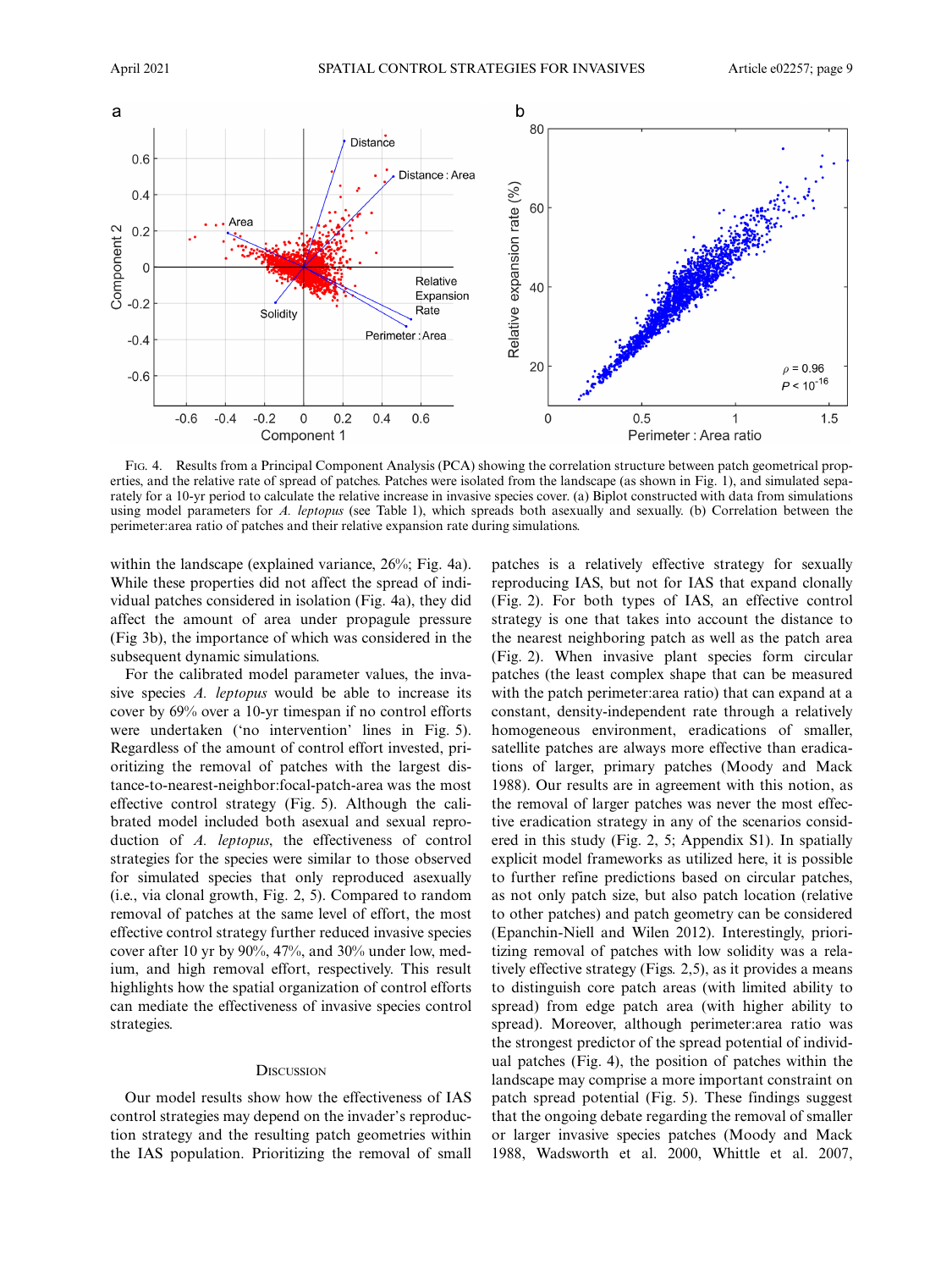

FIG. 5. Model simulations of invasive spread, with parameters calibrated to the spatial distribution of A. leptopus on St. Eustatius. The figure shows seven different removal strategies' effectiveness in controlling the species' areal extent, for three different levels of removal effort: (a) low effort (5% of initial cover removed per month, top row), (b) medium effort (10%, middle row), (c) high effort (15%, bottom row). In all panels, colors and numbers indicate different removal strategies: (1) random removal of patches, (2) removal of the largest patches, (3) removal of the smallest patches, (4) removal of the patches with the largest distance to their nearest neighbor, (5) removal of the patches with the largest distance-to-nearest-neighbor:focal-patch-area ratio, (6) removal of the patches with the largest patch-perimeter:area ratio, (7) removal of the patches with the lowest solidity. The smooth teal-blue curves at the upper part of each plot represent the no-intervention scenario.

Blackwood et al. 2010, Hoffberg et al. 2018, Weston et al. 2019) needs to consider the mediating roles of varying patch geometries and the relative positions of patches within the landscape.

While parameterizing our model framework to fit the spatial distribution of A. leptopus on St. Eustatius (Fig. 1), we found that the most effective control strategy was the one that worked relatively well for both sexually and asexually reproducing species (Figs. 2, 5). These findings show how a spatially explicit modelling framework can be used to incorporate information about patch geometry and relative positions of patches in the landscape into the design of IAS control strategies (Appendix S1: Fig. S6; see Appendix S1 for additional discussion). The possibilities to obtain the spatial distribution of IAS, and hence the geometry of IAS patches, via high spatial resolution remote sensing products are rapidly increasing (Andrew and Ustin 2009, Hestir et al. 2008, Kettenring et al. 2016, Santos et al. 2016). A high spatial resolution of IAS map is needed in order to accurately assess patch geometry. In the case study considered here (Fig. 1), the average patch size was about two orders of magnitude larger than the pixel size, meaning that patch edges could be quantified with a relatively high level of detail.

It is important to note that the formulation of our spatially explicit modelling framework involved several simplifying assumptions. First, we assumed that colonization of new sites depended only on the vicinity of the IAS (and the time since establishment in these sites). It is likely that colonization probabilities are also dependent on local environmental conditions. For example, A. leptopus is unlikely to invade intact forests, and on St. Eustatius the species has not been observed at high elevations (Ernst and Ketner 2007). By not taking into account potential barriers for establishment, our simulations may overestimate projected rates of invasive spread within 'no intervention' scenarios. Second, we assumed that reproduction allocation was constant over time, while investments in asexual and sexual reproduction may vary over time and in response to changes in environmental conditions. For our study species, A. leptopus, it has been observed that investment in asexual reproduction is highest after heavy rains, whereas intermittent dry spells within wet seasons stimulate the production of flowers and thus potential seeds (Solomon Raju et al. 2001). Explicitly considering temporal variation in climate and resulting changes in reproductive behavior of the IAS may identify specific windows of opportunity for IAS control (D'Antonio and Chambers 2006). Finally, we assumed a linear relationship between the area of IAS removed and the required effort of this removal. However, this relationship may be non-linear, as the marginal removal effort may either be increasing or decreasing with the size of the IAS removal area (Rejmánek and Pitcairn 2002, Byers et al. 2006, Epanchin-Niell and Hastings 2010). Taking into account such non-linearities may alter the assessment of effectiveness of different IAS eradication strategies (Epanchin-Niell et al. 2012).

As IAS cause substantial ecological and economic impacts (Pimentel et al. 2005, Franklin et al. 2016), and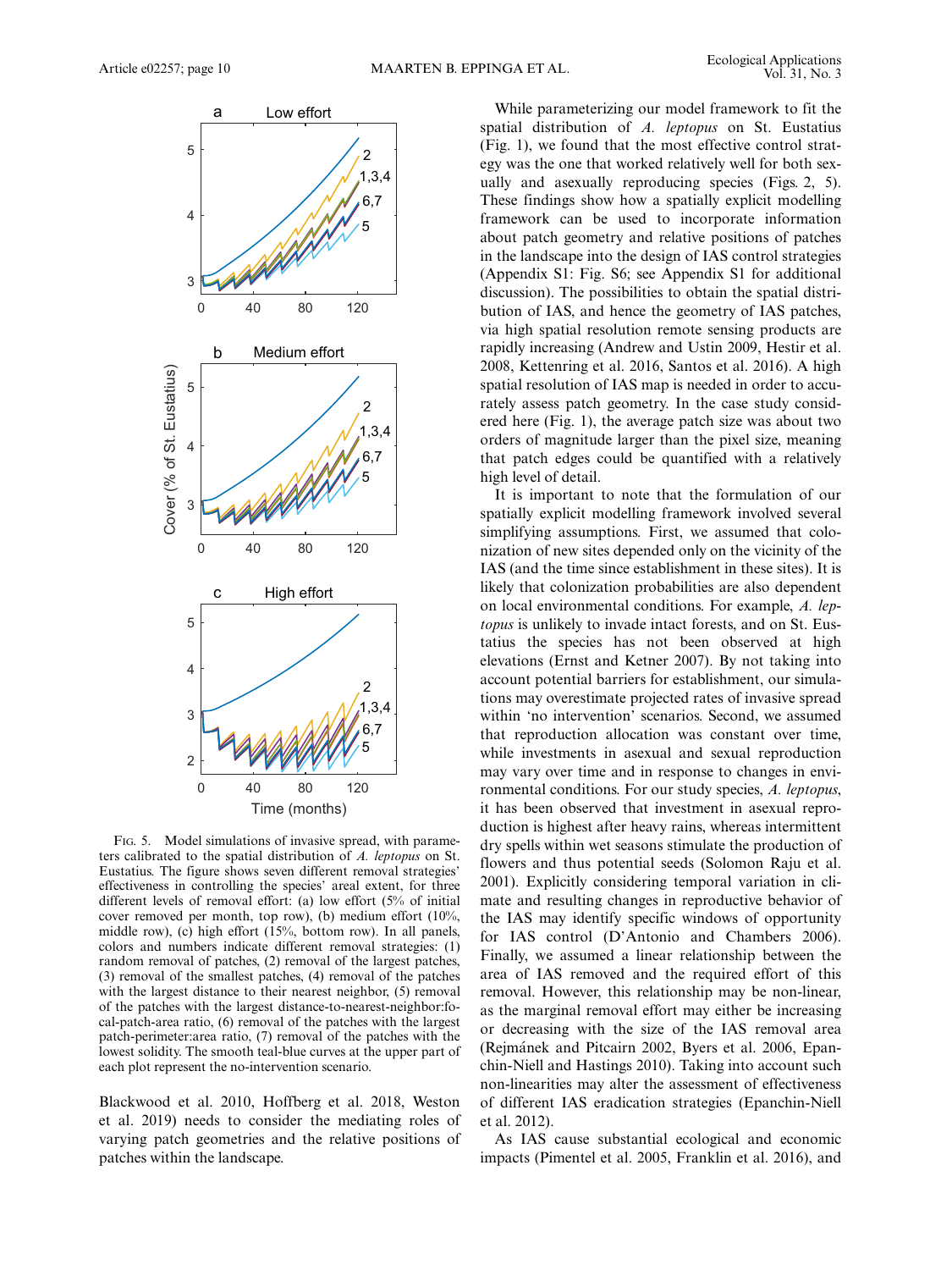the number of exotic species introductions is still increasing (Tittensor et al. 2014), there is an urgent need for effective eradication and control strategies (SCBD 2014, Crowley et al. 2017). Previous studies have successfully identified optimal solutions that balance economic costs associated with the control efforts and their ecological success (Sharov and Liebhold 1998, Higgins et al. 2000, Taylor and Hastings 2004), and considered how management effort should be distributed in space (Travis and Park 2004, Hauser and McCarthy 2009, Chades et al. 2011, Baker and Bode 2016, Bonneau et al. 2017). Less attention has been paid, however, to the mediating role of invasive patch geometries and their relative position in the landscape. Using a spatially explicit modelling framework, we showed that even when the total amount of control effort is kept constant, targeting specific patches based on their geometry and/or relative position in the landscape can result in substantial differences in IAS cover (Fig. 2, 5). Recent advances in remote sensing enable the collection of high-resolution spatial distribution data of IAS (Fig. 2; Hestir et al. 2008, Andrew and Ustin 2009, Kettenring et al. 2016, Santos et al. 2016, Bolch et al. 2020; Haber et al., unpublished manuscript), providing a promising approach to combine models and observations for the development of spatially explicit management strategies.

#### **ACKNOWLEDGMENTS**

This study was funded by the University Research Priority Program on Global Change and Biodiversity of the University of Zurich and the Dutch Organization for Scientific Research (NWO, grant number 858.14.052). The fieldwork campaign yielding the data used in Fig. 1a was undertaken with the help of J. Bekema, B. Bernik, T. de Scisciolo, J. Ellers, W. Jesse, R. Zilber, and the staff of the St. Eustatius National Parks Foundation, with logistical support from the Caribbean Netherlands Science Institute and with financial support from the Van Eeden Foundation (grant number 201509).

## LITERATURE CITED

- Alvarez-Taboada, F., C. Paredes, and J. Julián-Pelaz. 2017. Mapping of the invasive species Hakea sericea using Unmanned Aerial Vehicle (UAV) and WorldView-2 imagery and an object-oriented approach. Remote Sensing 9:913.
- Andrew, M. E., and S. L. Ustin. 2009. Habitat suitability modelling of an invasive plant with advanced remote sensing data. Diversity and Distributions 15:627–640.
- Aurambout, J.-P., and A. G. Endress. 2018. A model to simulate the spread and management cost of kudzu (Pueraria montana var. lobata) at landscape scale. Ecological Informatics 43:146–156.
- Axelrod, F. S. 2017. A systematic vademecum to the vascular plants of Sint Eustatius. BRIT Press, Fort Worth, Texas, USA.
- Baker, C. M. 2017. Target the source: optimal spatiotemporal resource allocation for invasive species control. Conservation Letters 10:41–48.
- Baker, C. M., and M. Bode. 2016. Placing invasive species management in a spatiotemporal context. Ecological Applications 26:712–725.
- Baker, C. M., S. Bower, E. Tartaglia, M. Bode, H. Bower, and R. L. Pressey. 2018. Modelling the spread and control of

cherry guava on Lord Howe Island. Biological Conservation 227:252–258.

- Barnard, P., and J. K. Waage 2004. Tackling species invasions around the world: regional responses to the invasive alien species threat. Global Invasive Species Programme, Cape Town, South Africa.
- Bellard, C., P. Cassey, and T. M. Blackburn. 2016. Alien species as a driver of recent extinctions. Biology Letters 12:20150623.
- Bernik, B. M., M. B. Eppinga, A. S. Kolker, and M. J. Blum. 2018. Clonal vegetation patterns mediate shoreline erosion. Geophysical Research Letters 45:6476–6484.
- Blackwood, J., A. Hastings, and C. Costello. 2010. Cost-effective management of invasive species using linear-quadratic control. Ecological Economics 69:519–527.
- Blanca, M. J., R. Alarcón, J. Arnau, R. Bono, and R. Bendayan. 2018. Effect of variance ratio on ANOVA robustness: Might 1.5 be the limit? Behavior Research Methods 50:937–962.
- Bolch, E. A., M. J. Santos, C. Ade, S. Khanna, N. T. Basinger, M. O. Reader, and E. Hestir 2020. Remote detection of invasive alien species. Pages 267–307 in J. Cavender-Bares, J. A. Gamon, and P. A. Townsend, editors. Remote sensing of plant biodiversity. Springer Nature, Cham, Switzerland.
- Boldingh, I. 1909. The flora of the Dutch West Indian islands St. Eustatius, Saba and St. Martin. E. J. Brill, Leiden, The Netherlands.
- Bonneau, M., F. A. Johnson, B. J. Smith, C. M. Romagosa, J. Martin, and F. J. Mazzotti. 2017. Optimal control of an invasive species using a reaction-diffusion model and linear programming. Ecosphere 8:e01979.
- van der Burg, W. J., J. A. de Freitas, A. O. Debrot, and L. A. P. Lotz 2012. Naturalised and invasive alien plant species in the Caribbean Netherlands: status, distribution, threats, priorities and recommendations. Alterra, Wageningen, The Netherlands.
- Burke, J. M., and A. DiTommaso. 2011. Corallita (Antigonon Leptopus): intentional introduction of a plant with documented invasive capability. Invasive Plant Science and Management 4:265–273.
- Byers, J. E., K. Cuddington, C. G. Jones, T. S. Talley, A. Hastings, J. G. Lambrinos, J. A. Crooks, and W. G. Wilson. 2006. Using ecosystem engineers to restore ecological systems. Trends in Ecology and Evolution 21:493–500.
- Caplat, P., S. Coutts, and Y. M. Buckley. 2012. Modeling population dynamics, landscape structure, and management decisions for controlling the spread of invasive plants. Annals of the New York Academy of Sciences 1249:72–83.
- Caswell, H., and R. Etter. 1999. Cellular automaton models for competition in patchy environments: facilitation inhibition and tolerance. Bulletin of Mathematical Biology 61:625–649.
- Chades, I., T. G. Martin, S. Nicol, M. A. Burgman, H. P. Possingham, and Y. M. Buckley. 2011. General rules for managing and surveying networks of pests, diseases, and endangered species. Proceedings of the National Academy of Sciences USA 108:8323–8328.
- Crowley, S., S. Hinchliffe, and R. McDonald. 2017. Conflict in invasive species management. Frontiers in Ecology and the Environment 15:133–141.
- D'Antonio, C., and J. C. Chambers 2006. Using ecological theory to manage or restore ecosystems affected by invasive plant species. Pages 260–279 in D. Falk, M. Palmer, and J. Zedler, editors. Foundations of restoration ecology. Island Press, Covelo, California, USA.
- D'Antonio, C. M., and T. L. Dudley 1995. Biological invasions as agents of change on islands versus mainlands. Pages 102–121 in P. M. Vitousek, L. L. Loope, and H. Adsersen,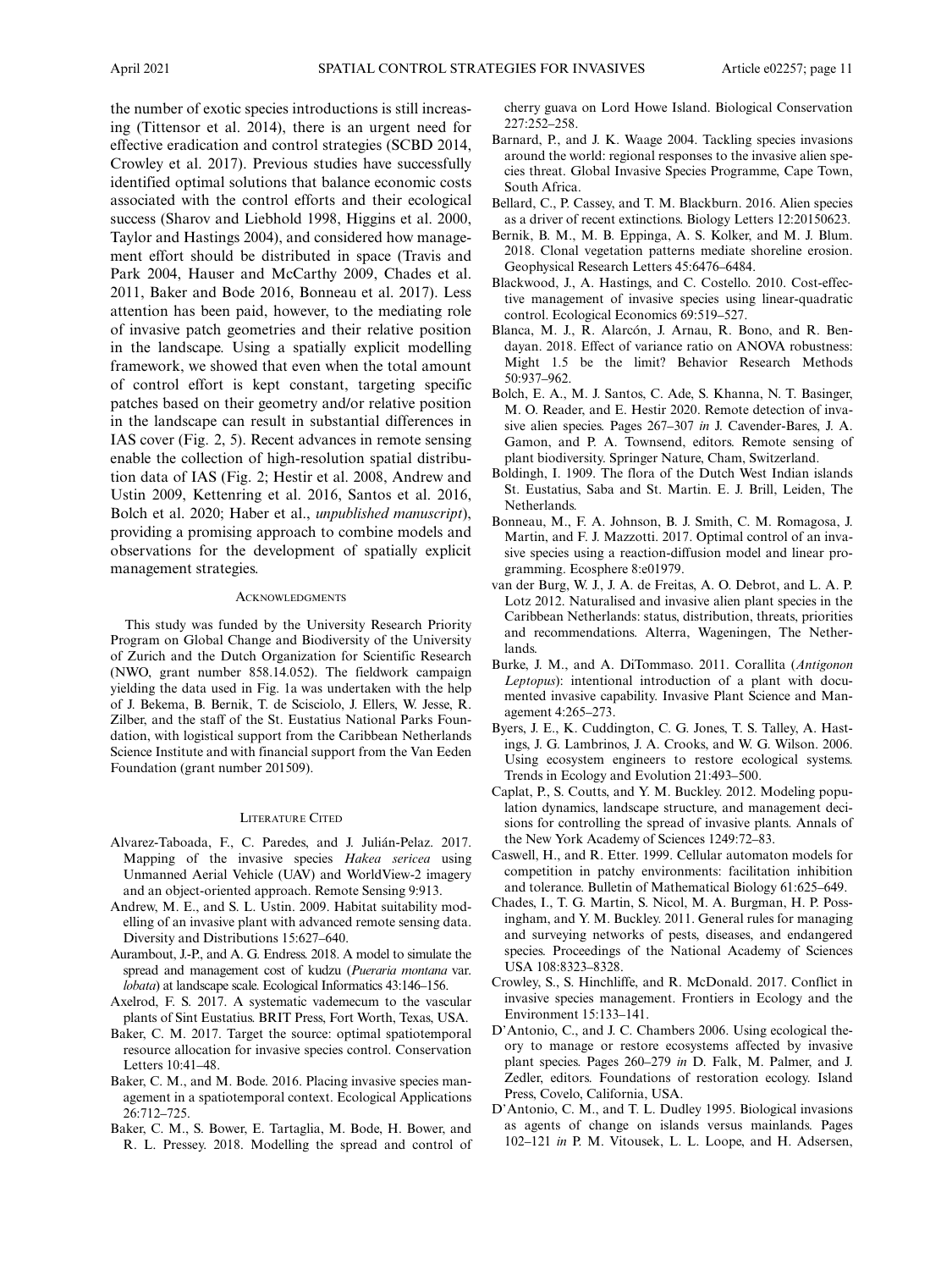editors. Islands: biological diversity and ecosystem function. Springer-Verlag, Berlin, Germany.

- DiTommaso, A., C. A. Stokes, S. Cordeau, and L. R. Milbrath. 2018. Seed-dispersal ability of the invasive perennial vines Vinetoxicum nigrum and Vinetoxicum rossicum. Invasive Plant Science and Management 11:10–19.
- Dronova, I., E. N. Spotswood, and K. N. Suding. 2017. Opportunities and constraints in characterizing landscape distribution of an invasive grass from very high resolution multispectral imagery. Frontiers in Plant Science 8:890.
- Epanchin-Niell, R. S., and A. Hastings. 2010. Controlling established invaders: integrating economics and spread dynamics to determine optimal management. Ecology Letters 13:528–541.
- Epanchin-Niell, R. S., R. G. Haight, L. Berec, J. M. Kean, and A. M. Liebhold. 2012. Optimal surveillance and eradication of invasive species in heterogeneous landscapes. Ecology Letters 15:803–812.
- Epanchin-Niell, R. S., and J. E. Wilen. 2012. Optimal spatial control of biological invasions. Journal of Environmental Economics and Management 63:260–270.
- Eppinga, M. B., and C. A. Pucko. 2018. The impact of hurricanes Irma and Maria on the forest ecosystems of Saba and St. Eustatius, northern Caribbean. Biotropica 50:723–728.
- Eppinga, M. B., C. A. Pucko, M. Baudena, B. Beckage, and J. Molofsky. 2013. A new method to infer vegetation boundary movement from 'snapshot' data. Ecography 36:622–635.
- Eppinga, M. B., M. Rietkerk, S. C. Dekker, P. C. de Ruiter, and W. H. van der Putten. 2006. Accumulation of local pathogens: a new hypothesis to explain exotic plant invasion. Oikos 114:168–176.
- Eppstein, M. J., and J. Molofsky. 2007. Invasiveness in plant communities with feedbacks. Ecology Letters 10:253–263.
- Ernst, J. J., and P. Ketner 2007. Study on the ecology and possible control methods of the invasive plant species Antigonon Leptopus (Corallita or Mexican Creeper). ABC Research, Wageningen, The Netherlands.
- Forman, J., and R. V. Kesseli. 2003. Sexual reproduction in the invasive species Fallopia japonica (Polygonaceae). American Journal of Botany 90:586–592.
- Franklin, J., J. M. Serra-Diaz, A. D. Syphard, and H. M. Regan. 2016. Global change and terrestrial plant community dynamics. Proceedings of the National Academy of Sciences USA 113:3725–3734.
- de Freitas, J. A., A. C. Rojer, B. S. J. Nijhof, and A. O. Debrot 2012. A landscape ecological vegetation map of Sint Eustatius (Lesser Antilles). Royal Netherlands Academy of Sciences, Amsterdam, The Netherlands.
- Giljohann, K. M., C. E. Hauser, N. S. G. Williams, and J. L. Moore. 2011. Optimizing invasive species control across space: willow invasion management in the Australian Alps. Journal of Applied Ecology 48:1286–1294.
- Grevstad, F. S. 2005. Simulating control strategies for a spatially structured weed invasion: Spartina alterniflora (Loisel) in Pacific Coast estuaries. Biological Invasions 7:665–677.
- Guillera-Arroita, G., C. E. Hauser, and M. A. McCarthy. 2014. Optimal surveillance strategy for invasive species management when surveys stop after detection. Ecology and Evolution 4:1751–1760.
- Hastings, A., R. J. Hall, and C. M. Taylor. 2006. A simple approach to optimal control of invasive species. Theoretical Population Biology 70:431–435.
- Hauser, C. E., and M. A. McCarthy. 2009. Streamlining 'search and destroy': cost-effective surveillance for invasive species management. Ecology Letters 12:683–692.
- Hestir, E. L., S. Khanna, M. E. Andrew, M. J. Santos, J. H. Viers, J. A. Greenberg, S. S. Rajapakse, and S. L. Ustin. 2008.

Identification of invasive vegetation using hyperspectral remote sensing in the California Delta ecosystem. Remote Sensing of Environment 112:4034–4047.

- Higgins, S., D. Richardson, and R. Cowling. 2000. Using a dynamic landscape model for planning the management of alien plant invasions. Ecological Applications 10:1833–1848.
- Hoffberg, S. L., R. Mauricio, and R. J. Hall. 2018. Control or retreat? Model-based guidelines for managing established plant invasions. Biological Invasions 20:1387–1402.
- Jesse, W. A. M., O. Franken, M. Lammers, M. P. Berg, J. E. Behm, M. R. Helmus, and J. Ellers. 2020. Disentangling the effects of plant species invasion and urban development on arthropod community composition. Global Change Biology 26:3294–3306.
- Kettenring, K. M., K. E. Mock, B. Zaman, and M. McKee. 2016. Life on the edge: reproductive mode and rate of invasive Phragmites australis patch expansion. Biological Invasions 18:2475–2495.
- Klimeš, L., J. Klimešova, R. Hendriks, and J. van Groenendael 1997. Clonal plant architecture: a comparative analysis of form and function. Pages 1–29 in H. de Kroon and J. van Groenendael, editors. The ecology and evolution of clonal plants. Backhuys Publishers, Leiden, the Netherlands.
- Kohr, R. L., and P. A. Games. 1974. Robustness of the analysis of variance, the Welch procedure and a Box procedure to heterogeneous variances. Journal of Experimental Education 43:61–69.
- Kolar, C. S., and D. M. Lodge. 2001. Progress in invasion biology: predicting invaders. Trends in Ecology and Evolution 16:199–204.
- Liebhold, A., and J. Bascompte. 2003. The Allee effect, stochastic dynamics and the eradication of alien species. Ecology Letters 6:133–140.
- Macdonald, R., C. J. Hawkesworth, and E. Heath. 2000. The Lesser Antilles volcanic chain: a study in arc magmatism. Earth Science Reviews 49:1–76.
- Mack, R. N., and W. M. Lonsdale 2002. Eradicating invasive plants: hard-won lessons for islands. Pages 164–172 in C. R. Veitch, and M. N. Clout, editors. Turning the tide: the eradication of invasive species. IUCN SSC Invasive Species Specialist Group, IUCN, Cambridge, UK.
- Madden, H., and A. Van Zanten. 2020. Monitoring of terrestrial avifauna in six habitats on St. Eustatius, Caribbean Netherlands, 2009–2017. Caribbean Journal of Science 50:23–36.
- Michaels, T., M. B. Eppinga, and J. D. Bever. 2020. A nucleation framework for transitions between alternate states: short-circuiting barriers to ecosystem recovery. Ecology 101:e03099.
- Moilanen, A., and M. Nieminen. 2002. Simple connectivity measures in spatial ecology. Ecology 83:1131–1145.
- Moody, M., and R. N. Mack. 1988. Controlling the spread of plant invasions: the importance of nascent foci. Journal of Applied Ecology 25:1009–1021.
- Murphy, J. T., M. P. Johnson, and R. Walshe. 2013. Modeling the impact of spatial structure on growth dynamics of invasive plant species. International Journal of Modern Physics C 24:1350042.
- Nathan, R., E. Klein, J. J. Robledo-Arnuncio, and E. Revilla 2012. Dispersal kernels: review. Pages 187–210 in J. Clobert, M. Baguette, T. G. Benton, and J. M. Bullock, editors. Dispersal ecology and evolution. Oxford University Press, Oxford, UK.
- Oborny, B., A. Kun, T. Czárán, and S. Bokros. 2000. The effect of clonal integration on plant competition for mosaic habitat space. Ecology 81:3291–3304.
- Olson, L. 2006. The economics of terrestrial invasive species: a review of the literature. Agricultural and Resource Economics Review 35:178–194.